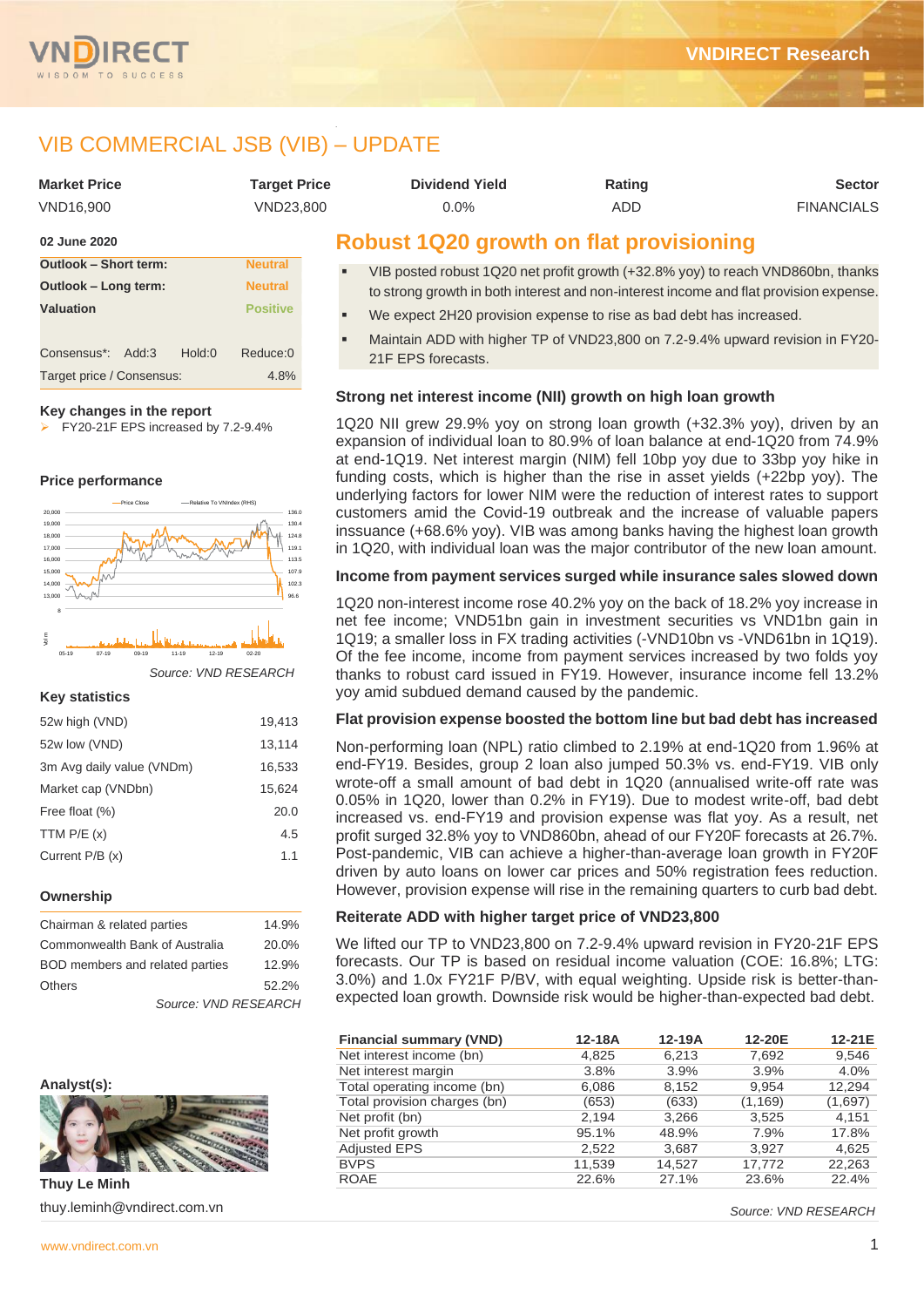

## **1Q20 recap: Strong income growths and flat provision expense boosted the bottom line**

**Figure 1: 1Q20 results summary (VND bn, otherwise noted)**

| FYE (VNDbn)          | <b>1Q20</b> | <b>1Q19</b> | $%$ yoy | 4Q19    | $%$ qoq  | <b>VND FY20F</b><br>old<br>forecasts | % of VND<br>FY20F old<br>forecasts | <b>Comments</b>                                                                                                                                                                                                                                                                                                  |
|----------------------|-------------|-------------|---------|---------|----------|--------------------------------------|------------------------------------|------------------------------------------------------------------------------------------------------------------------------------------------------------------------------------------------------------------------------------------------------------------------------------------------------------------|
| Net interest income  | 1,799       | 1,385       | 29.9%   | 1,677   | 7.3%     | 7,408                                | 24.3%                              | In line with our forecast.                                                                                                                                                                                                                                                                                       |
| Non-interest income  | 461         | 329         | 40.2%   | 605     | $-23.8%$ | 2,033                                | 22.7%                              | Below our forecast as insurance sales was slower<br>than our expectation due to the impact of Covid-19<br>outbreak.                                                                                                                                                                                              |
| Operating revenue    | 2,260       | 1,714       | 31.9%   | 2,282   | $-1.0%$  | 9,440                                | 23.9%                              |                                                                                                                                                                                                                                                                                                                  |
| Operating expenses   | (1,029)     | (748)       | 37.6%   | (1,002) | 2.8%     | (4,059)                              | 25.4%                              | Slightly higher than our forecast due to higher<br>salary expenses. 1Q20 cost-to-income ratio (CIR)<br>increased to 45.5% from 43.6% in 1Q19 as the<br>staff headcounts increased 26.7% yoy while<br>average salary rose 16.5% yoy.                                                                              |
| Pre-provision profit | 1,231       | 966         | 27.4%   | 1,281   | $-3.9%$  | 5,381                                | 22.9%                              |                                                                                                                                                                                                                                                                                                                  |
| Provision expenses   | (156)       | (156)       | $-0.3%$ | (114)   | 37.0%    | (1, 357)                             | 11.5%                              | Below our forecast as VIB did not increase<br>provisioning and loan write-offs in 1Q20, as such<br>1Q20 provision expense was flat yoy and NPL<br>ratio rose 23bp from end-FY19 to 2.19% at end-<br>FY20F. We expect provision expenses to<br>increase in the remaining quarters to curb the<br>rising bad debt. |
| Pretax profit        | 1,075       | 810         | 32.8%   | 1,167   | $-7.9%$  | 4,024                                | 26.7%                              |                                                                                                                                                                                                                                                                                                                  |
| Net profit           | 860         | 648         | 32.8%   | 934     | $-7.9%$  | 3,219                                | 26.7%                              | Above our forecast as 1Q20 provision expense is<br>tracking behind our projection.                                                                                                                                                                                                                               |

Source: VND RESEARCH, COMPANY REPORTS

#### **Figure 2: VIB key ratios by quarters**

| Key ratios                                 | <b>1Q19</b> | <b>2Q19</b> | 3Q19  | 4Q19  | 1Q20  |
|--------------------------------------------|-------------|-------------|-------|-------|-------|
| Net interest income/Total operating income | 80.8%       | 78.6%       | 73.3% | 73.5% | 79.6% |
| Non-interest income/Total operating income | 19.2%       | 21.4%       | 26.7% | 26.5% | 20.4% |
| NIM (annualised)                           | 4.0%        | 3.9%        | 3.9%  | 3.9%  | 3.9%  |
| Non-performing loan (NPL) ratio            | 2.5%        | 2.4%        | 2.0%  | 2.0%  | 2.2%  |
| Loan-loss-reserves (LLR)                   | 40.3%       | 42.3%       | 49.9% | 50.7% | 47.3% |
| Credit cost (annualised)                   | 0.6%        | 0.6%        | 0.6%  | 0.6%  | 0.5%  |
| ROAA (trailing 12 months)                  | 1.8%        | 1.9%        | 2.1%  | 2.0%  | 2.0%  |
| ROAE (trailing 12 months)                  | 23.9%       | 25.6%       | 28.0% | 27.5% | 27.6% |

Source: VND RESEARCH, COMPANY REPORTS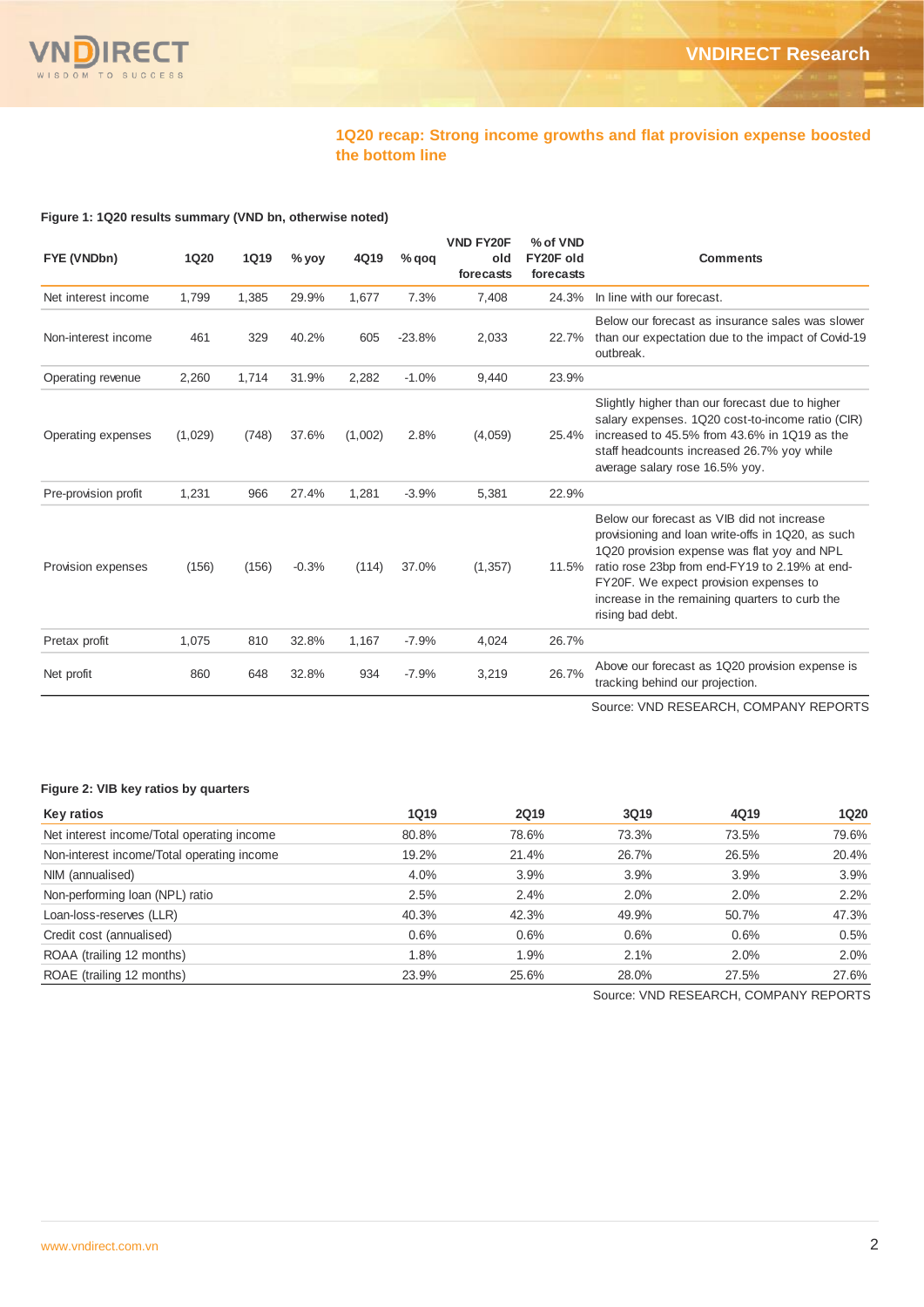

## **Outlook: FY20F net profit growth is projected at 7.9% yoy**

## **Figure 3: Earnings revision (VND bn, otherwise noted)**

| FYE (VNDbn)                   | Old forecasts |         | <b>New forecasts</b> |          | Change           |         | <b>Comments</b>                                                                                                                                                                                                                                                                                                                                                                                                                                                                                                                                                                    |
|-------------------------------|---------------|---------|----------------------|----------|------------------|---------|------------------------------------------------------------------------------------------------------------------------------------------------------------------------------------------------------------------------------------------------------------------------------------------------------------------------------------------------------------------------------------------------------------------------------------------------------------------------------------------------------------------------------------------------------------------------------------|
|                               | FY20F         | FY21F   | FY20F                | FY21F    | FY20F            | FY21F   |                                                                                                                                                                                                                                                                                                                                                                                                                                                                                                                                                                                    |
| Net interest income           | 7,408         | 9,031   | 7,692                | 9,546    | 3.8%             | 5.7%    | We lower our loan growth forecast for FY20F from 25%<br>previously to 18%, as the pandemic hampers loan demand.<br>However, VIB would be among the banks with the highest<br>loan growth in the sector, driven by auto loans thanks to<br>lower car prices and 50% reduction in registration fee. Our<br>new NII forecasts are based on actual FY19 results, which<br>were better than our previous FY19 projections due to better<br>loan growth and lower-than-expected credit cost. Hence, NII<br>forecasts are revised upward by 3.8% and 5.7% for FY20-<br>21F, respectively. |
| Non-interest income           | 2,033         | 2,455   | 2,262                | 2,748    | 11.3%            | 11.9%   | We increase non-II projections for FY20-21F as FY19 fee<br>income was higher than our forecast on strong insurance<br>income and payment services income, with the latter was<br>driven by the launch of new card products.                                                                                                                                                                                                                                                                                                                                                        |
| Operating revenue             | 9,440         | 11,486  | 9,954                | 12,294   | 5.4%             | 7.0%    |                                                                                                                                                                                                                                                                                                                                                                                                                                                                                                                                                                                    |
| Operating expenses            | (4,059)       | (4,824) | (4,380)              | (5, 410) | 7.9%             | 12.1%   | Higher operating expenses forecasts are due to a surge in<br>the staff headcounts.                                                                                                                                                                                                                                                                                                                                                                                                                                                                                                 |
| Pre-provision profit          | 5,381         | 6,662   | 5,574                | 6,885    | 3.6%             | 3.3%    |                                                                                                                                                                                                                                                                                                                                                                                                                                                                                                                                                                                    |
| Provision expenses            | (1, 357)      | (1,825) | (1, 169)             |          | $(1,697)$ -13.9% | $-7.0%$ | We reduce our provision expenses forecasts because bad<br>debt increased at a slower pace than our expectation in<br>FY19. We lower our credit cost assumptions from 1.0-1.1%<br>previously to 0.8-1.0% in FY20-21F, however FY20-21F<br>credit costs will be higher than the level of 0.6% in FY19 due<br>to rising bad debt.                                                                                                                                                                                                                                                     |
| Pretax profit                 | 4,024         | 4,837   | 4,405                | 5,188    | 9.5%             | 7.3%    |                                                                                                                                                                                                                                                                                                                                                                                                                                                                                                                                                                                    |
| Net profit                    | 3,219         | 3,869   | 3,525                | 4,151    | 9.5%             | 7.3%    |                                                                                                                                                                                                                                                                                                                                                                                                                                                                                                                                                                                    |
| No. of outstanding shares (m) | 924           | 924     | 924                  | 924      | 0.0%             | 0.0%    |                                                                                                                                                                                                                                                                                                                                                                                                                                                                                                                                                                                    |
| EPS (VND/share)               | 3,588         | 4,313   | 3,927                | 4,625    | 9.4%             | 7.2%    |                                                                                                                                                                                                                                                                                                                                                                                                                                                                                                                                                                                    |

Source: VND RESEARCH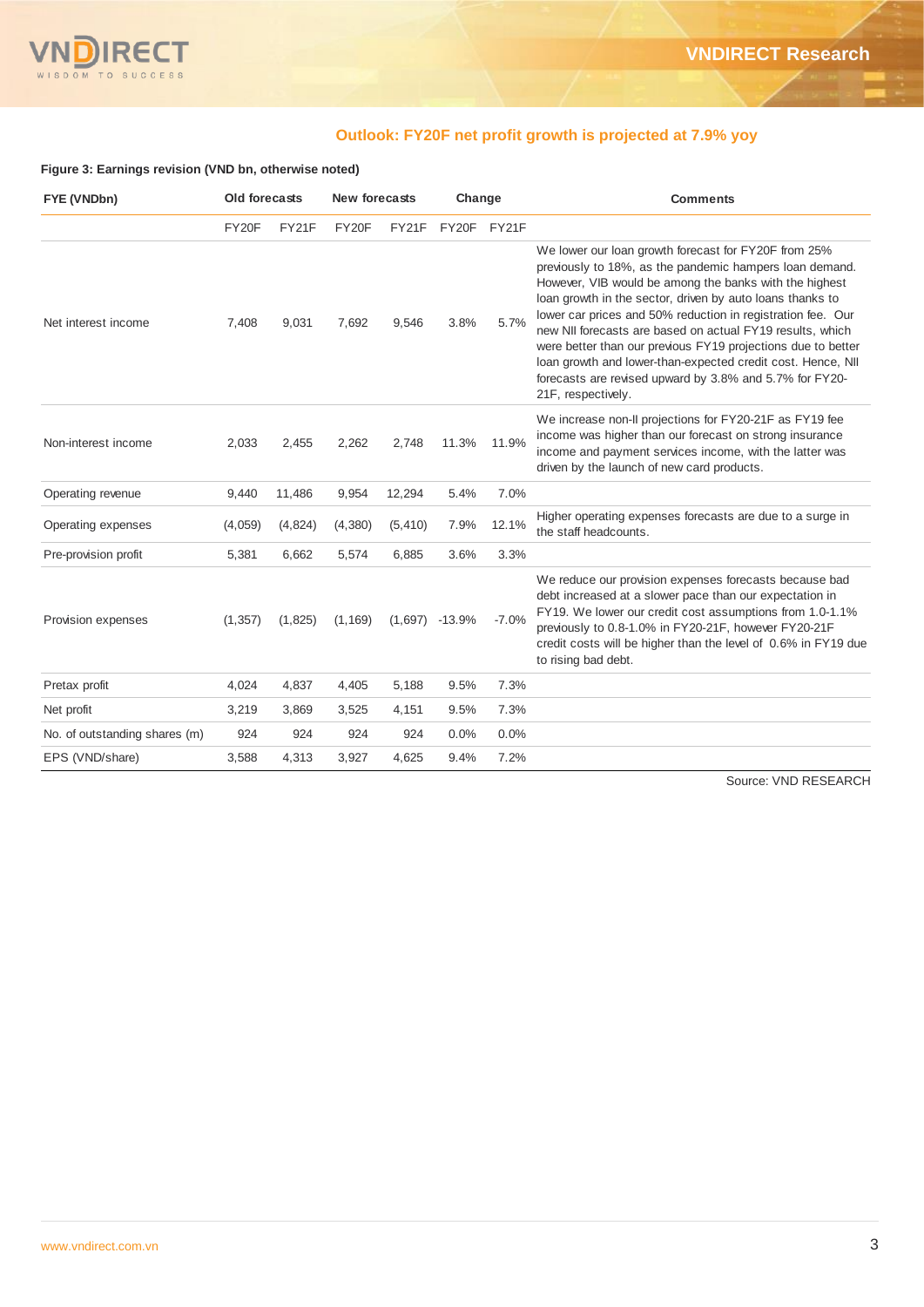

## **Valuation: Reiterate Add with a higher TP of VND23,800**

We raised our TP to VND23,800 on the back of 7.2-9.4% upward revision in FY20-21F EPS forecasts because our new forecasts are based on actual FY19 results, which were better than our previous projections thanks to better loan growth and lower credit cost. Our TP is based on residual income valuation and P/BV multiple valuation, with 50% weighting for each method. Our TP of VND23,800 implies 41% upside, thus we recommend Add on this stock.

#### **Figure 4: Our target price calculation**

| Approach                           | Weighting | Fair value<br>(VND/share) | Contribution<br>(VND/share) |
|------------------------------------|-----------|---------------------------|-----------------------------|
| Residual income                    | 50%       | 25.361                    | 12,681                      |
| P/BV multiple (at 1.0x FY21F P/BV) | 50%       | 22.263                    | 11.131                      |
| Target price (VND/share)           |           |                           | 23,812                      |
| Target price (VND/share, rounded)  |           |                           | 23,800                      |
|                                    |           |                           | Course: VAID DECEADOU       |

Source: VND RESEARCH

#### **Figure 5: Residual income valuation, based on our estimates**

| Key assumptions              | 2020E  | 2021E | 2022E | 2023E |       | 2024E Terminal |
|------------------------------|--------|-------|-------|-------|-------|----------------|
| Risk free rate               | 4.0%   | 4.0%  | 4.0%  | 4.0%  | 4.0%  | 4.0%           |
| Equity risk premium          | 11.0%  | 11.0% | 11.0% | 11.0% | 11.0% | 11.0%          |
| <b>Beta</b>                  | 1.2    | 1.2   | 1.2   | 1.2   | 1.2   | 1.2            |
| Cost of equity               | 16.8%  | 16.8% | 16.8% | 16.8% | 16.8% | 16.8%          |
| Long-term growth rate        |        |       |       |       |       | 3.0%           |
| (in VND bn, otherwise noted) |        |       |       |       |       |                |
| Opening shareholder's equity | 13,430 |       |       |       |       |                |
| PV of RI (5 years)           | 4,585  |       |       |       |       |                |
| PV of Terminal value         | 5,431  |       |       |       |       |                |

Source: VND RESEARCH

#### **Figure 6: Vietnam banks comparison**

| <b>Banks</b>                      | <b>Ticker</b> | Recomme<br>ndation | Closing<br><b>Price</b> | Target<br>Price | <b>Market</b><br>cap | P/B(x) |       |       |       | P/E(x)        |       | $3 - yr$<br>Forward<br><b>EPS CAGR</b> | <b>ROE (%)</b> |  |
|-----------------------------------|---------------|--------------------|-------------------------|-----------------|----------------------|--------|-------|-------|-------|---------------|-------|----------------------------------------|----------------|--|
|                                   |               |                    | (VND)                   | (VND)           | (US\$m)              | FY20F  | FY21F | FY20F | FY21F | $\frac{0}{0}$ | FY20F | FY21F                                  |                |  |
| Vietcombank                       | <b>VCB</b>    | <b>HOLD</b>        | 86,500                  | 86,200          | 13,447               | 3.3    | 2.7   | 18.5  | 15.8  | 16.1%         | 23.6% | 22.7%                                  |                |  |
| <b>BIDV</b>                       | <b>BID</b>    | N/a                | 41,450                  | N/a             | 6,863                | 2.2    | 2.0   | 22.2  | 17.6  | 14.0%         | 10.2% | 12.4%                                  |                |  |
| Vietinbank                        | <b>CTG</b>    | N/a                | 23,500                  | N/a             | 3,565                | 1.1    | 1.0   | 13.1  | 9.7   | 14.7%         | 10.0% | 12.1%                                  |                |  |
| Techcombank                       | TCB           | ADD                | 21,300                  | 27,400          | 3,145                | 1.0    | 0.9   | 7.0   | 6.0   | 12.5%         | 15.9% | 15.8%                                  |                |  |
| <b>VPBank</b>                     | <b>VPB</b>    | <b>HOLD</b>        | 24,550                  | 25,000          | 2,422                | 1.2    | 1.0   | 7.2   | 5.8   | 15.5%         | 17.8% | 18.4%                                  |                |  |
| <b>MBBank</b>                     | <b>MBB</b>    | ADD                | 17.850                  | 26,200          | 1,765                | 0.9    | 0.8   | 5.2   | 4.6   | 13.3%         | 20.5% | 19.4%                                  |                |  |
| Asia Commercial Bank              | ACB           | ADD                | 25,100                  | 28,500          | 1,620                | 1.3    | 1.1   | 6.5   | 5.8   | 11.6%         | 21.6% | 20.4%                                  |                |  |
| <b>HDBank</b>                     | <b>HDB</b>    | N/a                | 24,950                  | N/a             | 995                  | 1.1    | 0.9   | 7.1   | 5.7   | 11.9%         | 19.9% | 20.7%                                  |                |  |
| TPBank                            | TPB           | N/a                | 21,300                  | N/a             | 718                  | 1.1    | n/a   | 4.6   | 4.3   | 13.9%         | 25.7% | 21.6%                                  |                |  |
| Lien Viet Post Bank               | <b>LPB</b>    | ADD                | 8,000                   | 10,000          | 328                  | 0.6    | 0.5   | 6.8   | 5.7   | 11.2%         | 11.3% | 11.9%                                  |                |  |
| A verage                          |               |                    |                         |                 |                      | 1.4    | 1.2   | 9.8   | 8.1   | 13.5%         | 17.7% | 17.5%                                  |                |  |
| <b>Vietnam International Bank</b> | VIB           | <b>ADD</b>         | 16,900                  | 23,800          | 641                  | 1.0    | 0.8   | 4.3   | 3.7   | 13.9%         | 23.6% | 22.4%                                  |                |  |

Implied Equity value 23,446 No. of outstanding shares (m shares) 924.5 Implied value per share (VND/share) **25,361**

Source: VND RESEARCH, BLOOMBERG

Price as of 1 Jun 2020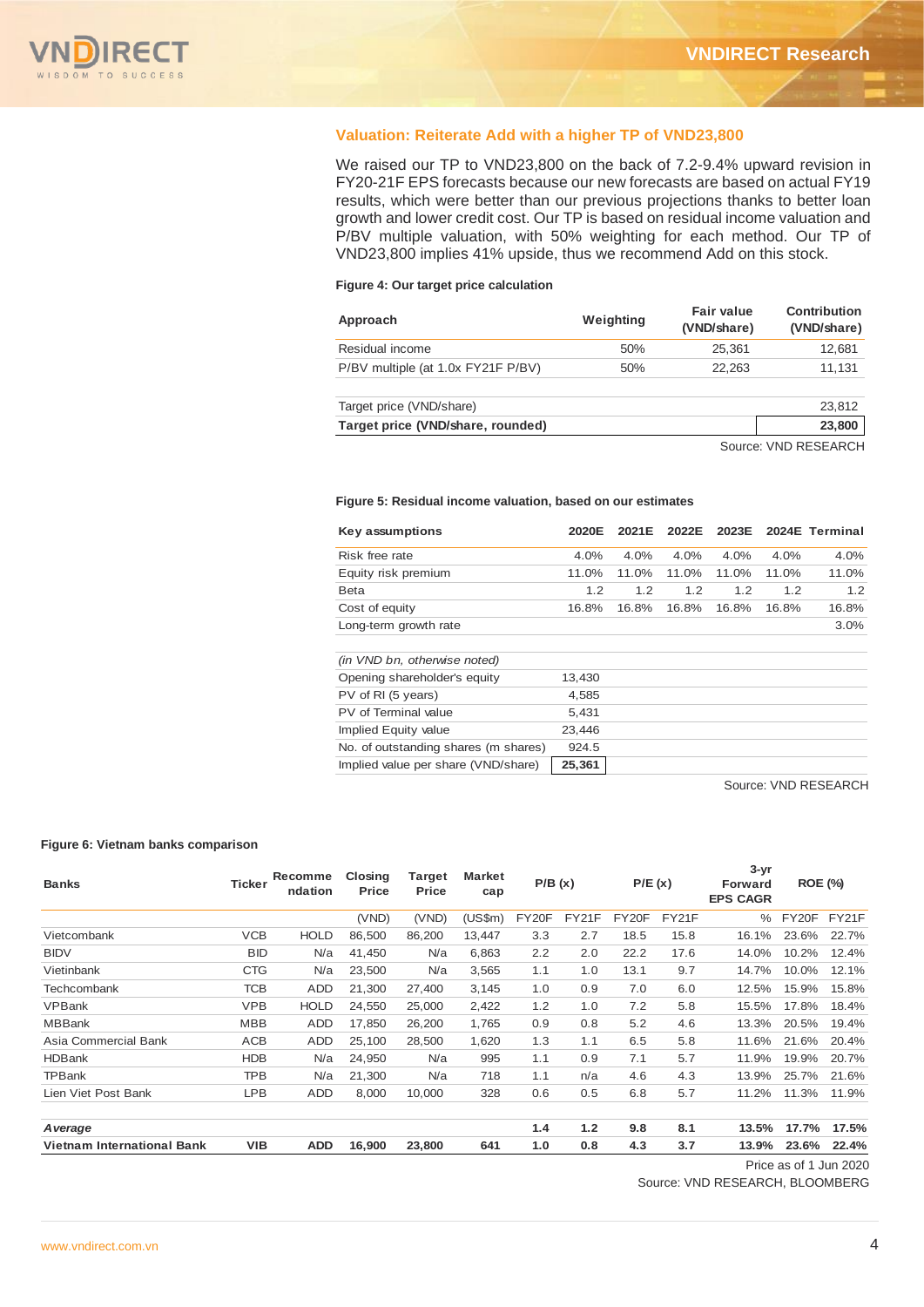## **RE** WISDOM TO SUCCESS

#### **Valuation**



#### **Income statement**

| Net interest income<br>6.213<br>7.692<br>9.546<br>1,939<br>2,262<br>2,748<br>Non interest income<br>8,152<br>9,954<br>12,294<br><b>Total operating income</b><br>Total operating costs<br>(3, 437)<br>(4,380)<br>(5, 410)<br>Pre-provision operating profit<br>5,574<br>4,715<br>6,885 | 12-21E   |
|----------------------------------------------------------------------------------------------------------------------------------------------------------------------------------------------------------------------------------------------------------------------------------------|----------|
|                                                                                                                                                                                                                                                                                        |          |
|                                                                                                                                                                                                                                                                                        |          |
|                                                                                                                                                                                                                                                                                        |          |
|                                                                                                                                                                                                                                                                                        |          |
|                                                                                                                                                                                                                                                                                        |          |
| <b>Total provision charges</b><br>(633)<br>(1, 169)<br>(1,697)                                                                                                                                                                                                                         |          |
| Income from associates & JVs                                                                                                                                                                                                                                                           |          |
| Net other income                                                                                                                                                                                                                                                                       |          |
| 4,082<br>4,405<br>5,188<br>Pre-tax profit                                                                                                                                                                                                                                              |          |
| (1,037)<br>Tax expense<br>(816)<br>(880)                                                                                                                                                                                                                                               |          |
| <b>Profit after tax</b><br>3,266<br>3,525<br>4,151                                                                                                                                                                                                                                     |          |
| Minority interest<br>$\Omega$<br>$\Omega$                                                                                                                                                                                                                                              | $\Omega$ |
| Net profit<br>4,151<br>3,266<br>3,525                                                                                                                                                                                                                                                  |          |

#### **Balance sheet**

| (VNDbn)                                | 12-19A   | 12-20E   | 12-21E   |
|----------------------------------------|----------|----------|----------|
| Gross loans to customers               | 129,200  | 152,456  | 187,521  |
| Loans to banks                         |          |          |          |
| <b>Total gross loans</b>               | 129,200  | 152,456  | 187,521  |
| Securities - total                     | 27,925   | 43,262   | 51,908   |
| Other interest earning assets          | 23,052   | 16,840   | 22,163   |
| <b>Total gross IEAs</b>                | 180,177  | 212,558  | 261,591  |
| <b>Total provisions</b>                | (1, 368) | (1,802)  | (2, 530) |
| Net loans to customers                 | 127,914  | 150,870  | 185,250  |
| <b>Total net IEAs</b>                  | 178,808  | 210,756  | 259,061  |
| Cash and deposits                      | 1,160    | 1,229    | 1,303    |
| <b>Total investments</b>               | 106      | 112      | 119      |
| Other assets                           | 4,458    | 4,725    | 5,009    |
| <b>Total non-IEAs</b>                  | 5,723    | 6,067    | 6,431    |
| <b>Total assets</b>                    | 184,531  | 216,822  | 265,491  |
| Customer deposits                      | 122,357  | 146,828  | 183,536  |
| Cds outstanding                        | 17,155   | 18,870   | 24,531   |
| Customer interest-bearing liabilities  | 139,512  | 165,699  | 208,067  |
| Bank deposits                          | $\Omega$ | $\Omega$ | 0        |
| <b>Broad deposits</b>                  | 139,512  | 165,699  | 208,067  |
| Other interest-bearing liabilities     | 27,238   | 29,961   | 32,956   |
| <b>Total IBLs</b>                      | 166,750  | 195,660  | 241,023  |
| Deferred tax liability                 |          |          |          |
| Other non-interest bearing liabilities | 4,352    | 4,732    | 3,887    |
| <b>Total non-IBLs</b>                  | 4,352    | 4,732    | 3,887    |
| <b>Total liabilities</b>               | 171,102  | 200,392  | 244,910  |
| Share capital                          | 9,245    | 9,245    | 9,245    |
| Additional paid-in capital             | 0        | 0        | 0        |
| Treasury shares                        |          |          |          |
| Retained earnings reserve              | 1,590    | 4,591    | 8,742    |
| Other reserves                         | 2,594    | 2,594    | 2,594    |
| <b>Shareholders' equity</b>            | 13,430   | 16,430   | 20,582   |
| Minority interest                      | $\Omega$ | $\Omega$ | 0        |
| <b>Total equity</b>                    | 13,430   | 16,430   | 20,582   |
| <b>Total liabilities &amp; equity</b>  | 184,531  | 216,822  | 265,491  |



|                                       | 12-19A | 12-20E   | 12-21E |
|---------------------------------------|--------|----------|--------|
| Growth rate (yoy)                     |        |          |        |
| Cust deposit growth                   | 44.2%  | 20.0%    | 25.0%  |
| Gross cust loan growth                | 34.4%  | 18.0%    | 23.0%  |
| Net interest income growth            | 28.8%  | 23.8%    | 24.1%  |
| Pre provision operating profit growth | 38.8%  | 18.2%    | 23.5%  |
| Net profit growth                     | 48.9%  | 7.9%     | 17.8%  |
| Growth in IEAs                        | 32.7%  | 17.9%    | 22.9%  |
| Share value                           |        |          |        |
| Basic EPS (VND)                       | 3,580  | 3.813    | 4,490  |
| BVPS (VND)                            | 14,527 | 17,772   | 22,263 |
| DPS (VND)                             | 567    | $\Omega$ | 500    |
| EPS growth                            | 46.3%  | 6.5%     | 17.8%  |
|                                       |        |          |        |

#### **Key ratios**

|                                   | 12-19A     | 12-20E     | 12-21E     |
|-----------------------------------|------------|------------|------------|
| Net interest margin               | 3.9%       | 3.9%       | 4.0%       |
| Cost-income ratio                 | $(42.2\%)$ | $(44.0\%)$ | $(44.0\%)$ |
| Reported NPLs / gross cust loans  | 2.0%       | 2.3%       | 2.5%       |
| Reported NPLs / net cust loans    | 2.0%       | 2.3%       | 2.5%       |
| GP charge / average cust loans    | 0.6%       | 0.8%       | 1.0%       |
| <b>Total CAR</b>                  | 9.7%       | 9.9%       | 10.1%      |
| Loan deposit ratio                | 92.6%      | 92.0%      | 90.1%      |
| <b>Margins and spreads</b>        |            |            |            |
| Return on IEAs                    | 8.8%       | 8.9%       | 9.0%       |
| Cost of funds                     | 5.2%       | 5.4%       | 5.4%       |
| Interest return on average assets | 3.8%       | 3.8%       | 4.0%       |
| <b>ROAE</b>                       | 27.1%      | 23.6%      | 22.4%      |
|                                   |            |            |            |

*Source: VND RESEARCH*